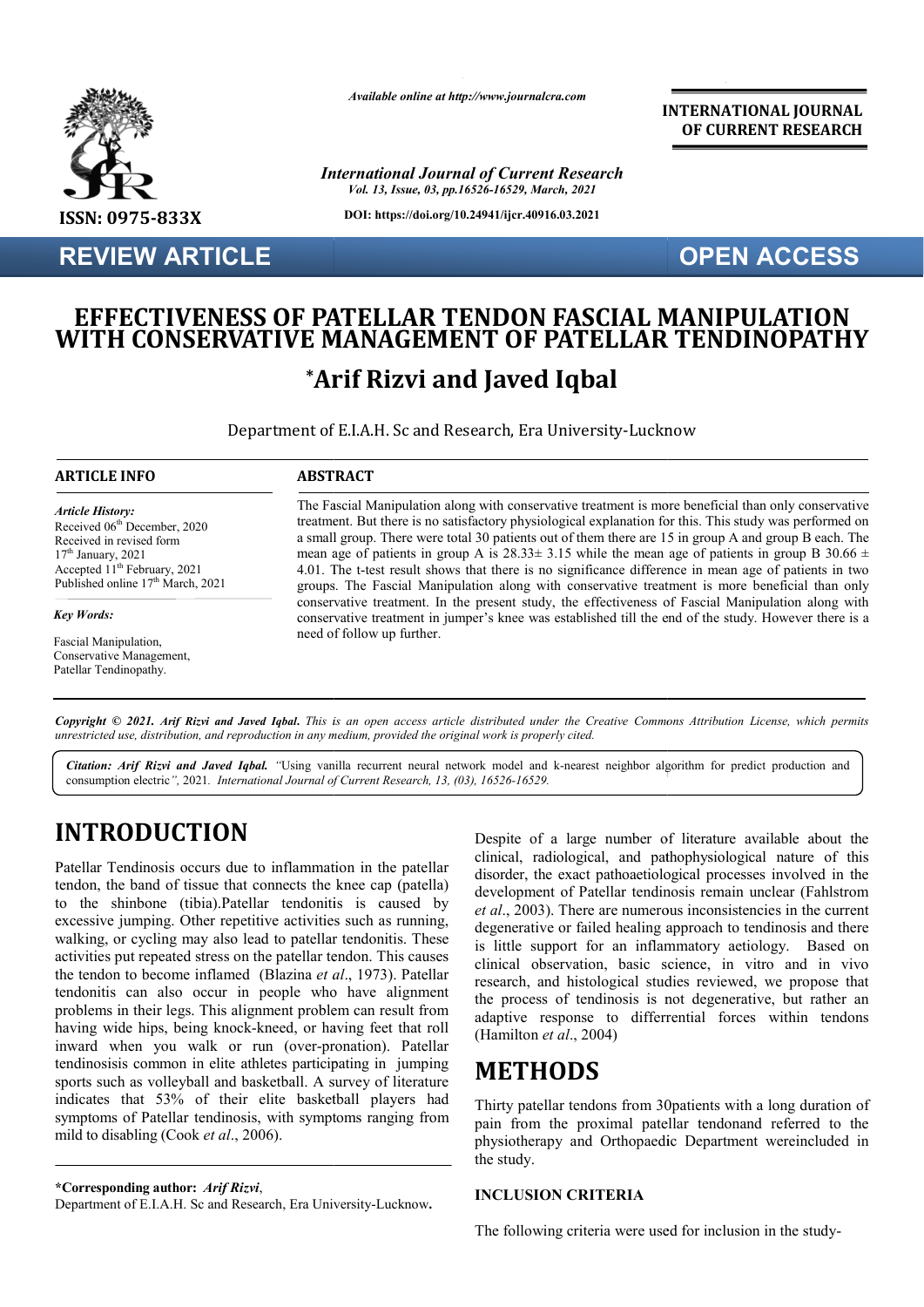- Subject's reports of tenderness with palpation of the inferior.
- Onset of symptoms a minimum of six weeks prior to participating activity.
- No anti-inflammatory oral medication or injection for at least two weeks prior to starting the study.
- No other current injury knee or lower extremity.
- Pain in the proximal patellar tendon during or after patellar tendon loading activity.
- Tenderness in the proximal patellar tendon during palpation.

#### **Exclusion Criteria**

- A history of patella-femoral pain
- Surgical treatment of the patellar tendon and knee arthritis
- Local Corticosteroid injection in last 3 months.
- Previous ACL injury or reconstruction.
- Chronic inflammatory or Rheumatic dis.
- Back pain

Materials :  $25<sup>0</sup>$  Decline board.

#### **TOOLS**

1-Visual Analogue scale, which deals with pain, and is a good functional rating system for active persons by Noyes FR et.al.45a • No anti-inflammatory oral medication on<br>least two weeks prior to starting the stud<br>No other current injury knee or lower ex<br>Pain in the proximal patellar tendon<br>patellar tendon loading activity.<br>Tenderness in the proxim

2-Goniometer for measurement of range of motion.

**Dependent variable:** VAS & Range of motion.

**Indipendent variable**: Fascial manipulation& therapeutic ultrasound.

#### **TREATMENT PROTOCOL**

There were two treatment protocol, first one was conservative treatment which include therapeutic ultrasound for 7 minutes, eccentric quadriceps training while standing on a decline board and quadriceps isometric training, Second was conservative treatment along with patellar tendon fascial manipulation. Both training groups were given careful instructions by the same physiotherapist on how to perform the training. Both practical and hand written instructions were given. The training p program consisted of three sets of fifteen repetitions each, performed twice a day, 7 days a week for 12 weeks.

**Eccentric Quadriceps training:** The starting position for the eccentric quadriceps training was standing (trunk upright) on the  $25^{\circ}$  decline board with the entire body weight on the injured leg. From that position the knee was slowly flexed to  $70^{\circ}$ . To return to the starting position, the other leg or if there were bilateral problems, the arms, were used. Concentric quadriceps activity was avoided as much as possible.

**Fascial Manipulation:** The manual therapy technique known as Fascial Manipulation&, presents a biomechanicdecipher the role of fascia in musculoskeletal disorders considering that the myofascial system is a three-dimensional continuum. Other authors present different models that all part from this basic concept of continuity. FascialManipulation&, the body is divided into 14 segments: head, neck, thorax, lumbar, pelvis,

scapula, humerus, elbow, carpus, digits, hip, knee, ankle, and foot**.** Each body segment is served by six myofascial units (mf units) consisting of monoarticular and biarticular unidirectional muscle fibres, their deep fascia (including epimysium) and the articulation that they move in one direction on one plane. humerus, elbow, carpus, digits, hip, knee, ankle, and h body segment is served by six myofascial units (mf nsisting of monoarticular and biarticular unidirectional ibres, their deep fascia (including epimysium) and the

**Data analysis:** The sample is based on the data from a prior study. The independent variables were allocated in two groups (A and B). A two way mixed model t-test was performed to test for the interaction of group and positions. Also test the main effects of group and position. Results was considered significant at an alpha level of less than or equal to 0.05 for all tests. The mean age of study subjects in group A & group B is depicted by table 1. Data analysis: The sample is based on the data from a prior study. The independent variables were allocated in two groups (A and B). A two way mixed model t-test was performed to raction of group and positions. Also test the group and position. Results was considered alpha level of less than or equal to 0.05 for all age of study subjects in group A  $\&$  group B is

**Table 1. Mean age of study subjects in group A & group B Mean age of study & group** 

| Variable    | Group A     | Group B    | t-value | p-value |
|-------------|-------------|------------|---------|---------|
| Age (Years) | $33\pm3.15$ | 30 66±4 01 |         | ) 09    |

The statistical analysis shows that the mean age of study subjects in group A 28.33 ( $\pm$ 3.15) & group B 30.66( $\pm$ 4.01) is almost same  $(t=1.71, p=0.09)$ . Figure 1 represents bar graph of mean age of study subjects in group A  $\&$  group B. analysis shows that the mean age of study p A 28.33 ( $\pm$ 3.15) & group B 30.66( $\pm$ 4.01) is -1.71,p=0.09). Figure 1 represents bar graph of



**Figure 1. Mean age of study subjects in group A & group B**<br>Table 2. Effect of different intervention on VAS

**Table 2. Effect of different intervention on VAS**

| <b>VAS</b>              | Group A         | Group B         | t-    | p-    |
|-------------------------|-----------------|-----------------|-------|-------|
|                         |                 |                 | value | value |
| 0 Day                   | $7.07 \pm 1.10$ | $6.93 \pm 1.10$ | 0.33  | 0.740 |
| 7 <sup>th</sup><br>Dav  | $3.60 \pm 0.63$ | $5.53 \pm 1.06$ | 6.06  | 0.000 |
| 14 <sup>th</sup><br>Dav | $1.67 \pm 0.72$ | $3.80\pm0.86$   | 7.34  | 0.000 |
| Within                  | $F = 157.90$ ,  | $F = 36.90.$    |       |       |
| Group                   | $p=0.000$       | $p=0.000$       |       |       |
| Variation               |                 |                 |       |       |
|                         |                 |                 |       |       |

Table-2 reveals the effect of different intervention on VAS. At Table-2 reveals the effect of different intervention on VAS. At baseline period the mean VAS score was almost same in group A & group B ( $t=0.33, p=0.740$ ) while the mean VAS score was drastically decreased in group A compare to group B in  $7<sup>th</sup>$  and 14<sup>th</sup> day (t=6.06,p=0.000 & t=7.34,p=0.000). Within group variation shows a significant reduction on VAS from 0day to  $14<sup>th</sup>$  day in both group (p=0.000) but this reduction was more sharp in group A. Figure 2 shows bar diagram of effect of different intervention on VAS. At baseline period the mean ROM score was almost same in group A & group B ROM score was almost same in group A & group B  $(t=0.47, p=0.642)$  while the mean ROM score was drastically decreased in group A compare to group B at  $7<sup>th</sup>$  and  $14<sup>th</sup>$  day  $(t=3.65, p=0.001 \& t=6.14, p=0.000)$ . Within group variation shows a significant reduction on ROM from 0day to 14<sup>th</sup> day in shows a significant reduction on ROM from 0 day to  $14<sup>th</sup>$  day in both group (p=0.000) but this reduction was more sharp in group A. Figure 2 shows bar diagram of effect of different intervention on ROM Table-3. day  $(t=6.06, p=0.000 \& t=7.34, p=0.000)$ . Within group tion shows a significant reduction on VAS from 0day to lay in both group ( $p=0.000$ ) but this reduction was more in group A. Figure 2 shows bar diagram of effect of **Example 12**<br> **Example 12**<br> **Example 12**<br> **Example 2. Effect of different intervention on VAS**<br> **Example 2. Effect of different intervention on VAS**<br> **Example 2. Effect of different intervention on VAS**<br>  $\frac{1}{\sqrt{2}}$ <br>  $\frac$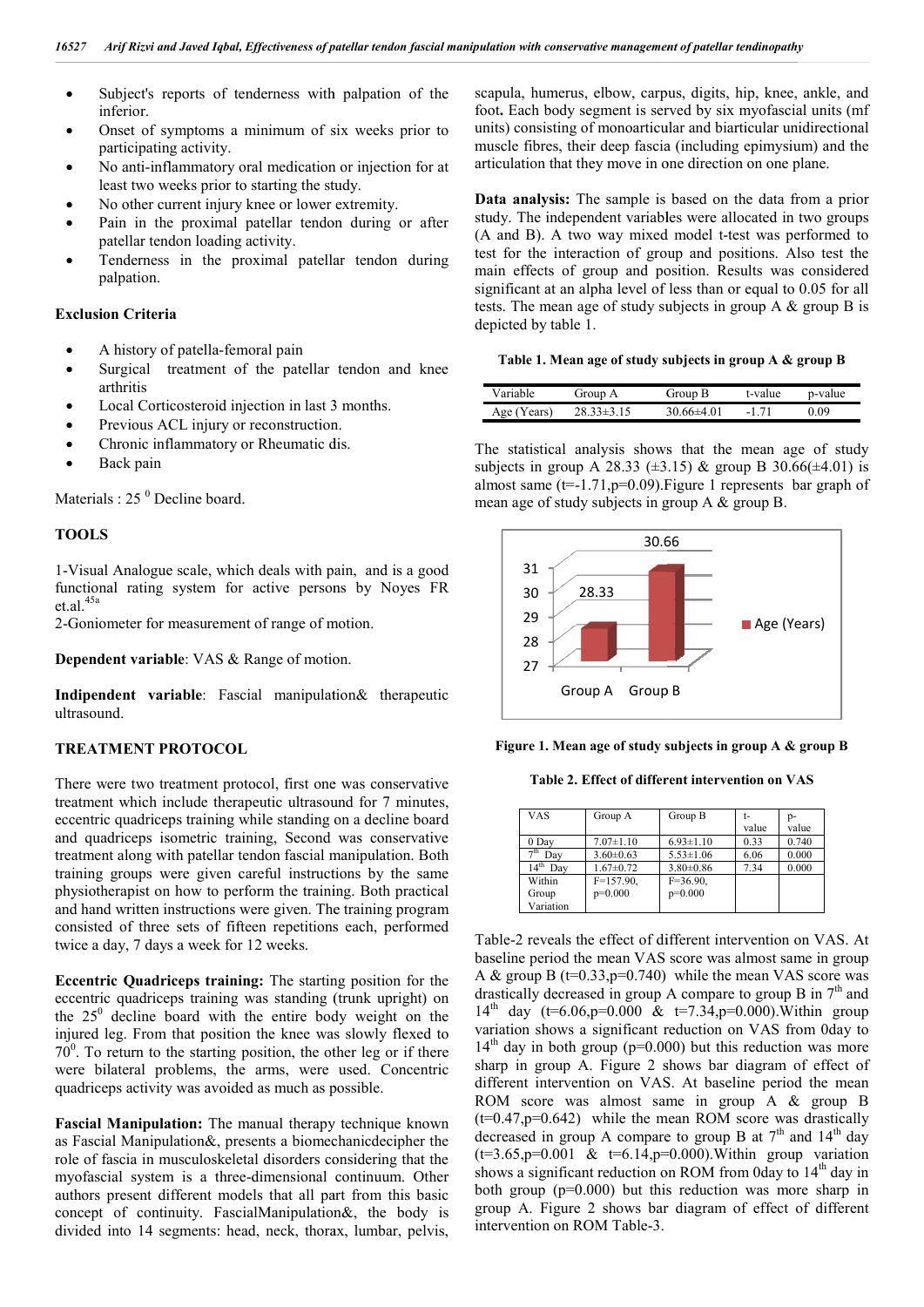

**Figure 2.Effect of different intervention on VAS Effect** 

**Table 3. Reveals the effect of different intervention on ROM**

| <b>ROM</b> | Group A          | Group B          |       | p-    |
|------------|------------------|------------------|-------|-------|
|            |                  |                  | value | value |
| $0$ Day    | $17.40 \pm 3.27$ | $17.93 \pm 2.96$ | .47   | 0.642 |
| 7 Day      | $8.40 \pm 3.20$  | $12.00 \pm 1.96$ | 3.65  | 0.001 |
| 14 Day     | $1.80 \pm 1.32$  | $5.40 \pm 1.88$  | 6.14  | 0.000 |
| Within     | $F=120.12$ ,     | $F=110.29$ ,     |       |       |
| Group      | $p=0.000$        | $p=0.000$        |       |       |
| Variation  |                  |                  |       |       |
|            |                  |                  |       |       |



**Fig. 3. Shown Group A and B Status in different Days**

## **RESULTS**

The distribution of patients according to personal characteristics. There are total 30 patients out of them there are 15 in group A and group B each. The mean age of patients in group A is 28.33 with SD 3.15 while the mean age of patients in group  $B$  30.66 is with SD 4.01 The student's t-test shows that there is no significance difference in mean age of patients in two groups.

# **DISCUSSION**

The short term results of this prospective randomized studyin athletes with chronic painful jumper's knee showedthat treatment with fascial manipulation along with eccentric quadriceps training, significantly reduced tendon painduring activity and improved function. These findings supportthe results from a recent non-randomized pilot study by Alessandro Pedrelli, PT, CarlaStecco, M.D., JulieAnn Day, PT.' In the current study, the diagnosis of jumper's knee wasestablished from clinical examination. In recent studies, neovesselsin the area with structural tendon changes, visualized withthe colour Doppler technique, have been demonstrated to be relatedto tendon pain during activity. The aim of our study was to see the effect of fascial manipulation along with conservative treatment. atment with fascial manipulation alor<br>adriceps training, significantly reduced<br>ivity and improved function. These fi<br>ults from a recent non-randomized

To try to limit bias, the patients themselves evaluated To try to limit bias, the patients themselves evaluated treatment. The patients recorded the amount of patellar tendonpain during their sporting activity on a VAS Score and measured theirrange of motion on Goniometer. Patient satisfaction with treatment (satisfied/not satisfied) was also assessed. The myofascial connections within each MFU, and between different MFUs, can provide an alternative explanation for referred pain distribution , which often does not follow either nerve pathways or the morphology of a single muscle . When muscular fascia alters, it is feasible that the various motor units of the implicated muscles cannot coordinate their activity appropriately. Subsequent unaligned joint movement could cause non-physiological stretch of the receptors within the fascia, resulting in a nociceptive signal. In receptors within the fascia, resulting in a nociceptive signal. In this way, according to Fascial Manipulation theory, when the CC is in an altered state it can be considered as the origin of pain (cause), and the joint (CP) as the area where pain is referred (consequence) Young *et al.*, 2005. pain (cause), and the joint (CP) as the area where pain is referred (consequence) Young *et al* donpain during their sporting activity on a VAS Score and<br>asured theirrange of motion on Goniometer. Patient<br>isfaction with treatment (satisfied/not satisfied) was also<br>essed. The myofascial connections within each MFU, an

According to pilot study, it is evident that after one session of Fascial Manipulation a certain reduction of pain was recorded in every patient and that these results can be maintained or may partially regress Richards et al., 1996. The aim of the Fascial Manipulation therapy is to restore gliding between the intrafascialfibres. Raising the temperature of selected areas of the fascia (corresponding to the CC points), via manual pressure, could allow for transformation of the ground substance, transforming it from a pathological status of GEL (dense fascia) to a physiological status of SOL (fluid fascia). Manipulation a certain reduction of pain was recorded<br>y patient and that these results can be maintained or<br>rtially regress Richards *et al.*, 1996. The aim of the cial Manipulation therapy is to restore gliding between the afascialfibres. Raising the temperature of selected areas of fascia (corresponding to the CC points), via manual ssure, could allow for transformation of the grou

This variation in density probably allows for two events. Firstly, during the application of manual pressure, the connective tissue adapts and the intrafascial free nerve endings may slide within the fascia more freely, which could explain the sudden decrease in pain during massage in the treated area. The second event could evolve over the following days: with enhanced fluidity of the ground substance, physiological tensioning of the fibres within the fascia durin contraction could allow for correct deposition of new collagen and elastic fibres according to the lines of applied force. Subsequent restoration of gliding between connective tissue layers of the fascia would enable tensional adjustments during muscular contraction, resulting in appropriate tensioning of periarticular structures such as tendons and capsules. This restitution of elasticity to the fascia could also explain the satisfactory results maintained over time. udden decrease in pain during massage in the treated area.<br>second event could evolve over the following days: with<br>nced fluidity of the ground substance, physiological<br>oning of the fibres within the fascia during muscular contraction could allow for correct deposition of new collagen<br>and elastic fibres according to the lines of applied force.<br>Subsequent restoration of gliding between connective tissue<br>layers of the fascia would enable tensi

#### **Limitations of the study**

This study has shown that Fascial Manipulation with conservative treatment is more beneficial than only conservative treatment. But there is no satisfactory physiological explanation for this. on a small group.

To establish the effectiveness of patellar tendon fascial manipulations with conservative treatment on Jumper's knee this should be done on a large group. study is very less because all the subjects are from same area. To increase the generalization, this study should be done on a wide range of patients. In the present study, the effectiveness of Patellar Tendon Fascial Manipulation with conservative treatment in jumper's knee was established till the end of the study. However there is a need of follow up further. he effectiveness of patellar tendon fascial<br>with conservative treatment on Jumper's knee<br>done on a large group. Generalization of the study is very less because all the subjects are from same a<br>To increase the generalization, this study should be done c<br>wide range of patients. In the present study, the effectiver<br>of Patellar Tendon Fascial Manipulation w